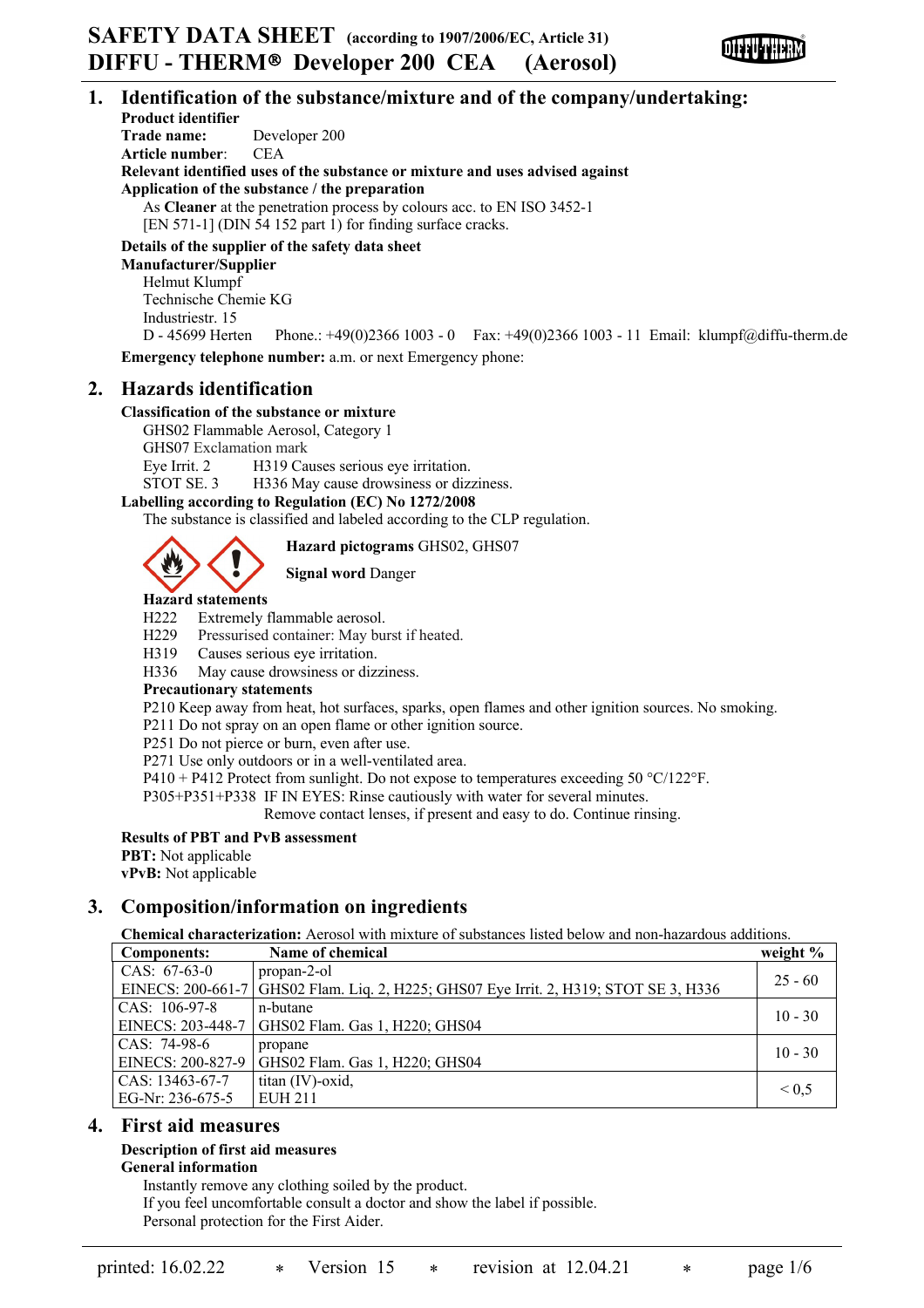

## **After inhalation**

Take affected persons into the open air and position comfortably Remove the person from the danger zone under proper respiratory protection . If breathing is irregular or stopped, give artificial respiration. Comfortable for the patients and provide medical help. Seek medical treatment in case of complaints.

#### **After skin contact**

Wash contact areas with soap and water. Remove contaminated clothing. Launder contaminated clothing before reuse.

#### **After eye contact**

Rinse opened eye for at least 15 minutes under running water. Get medical attention if irritation occurs. **After swallowing**

In case of persistent symptoms consult doctor.

Do not induce vomiting - aspiration!

Do not vomit. Swallow activated carbon and sodium sulphate.

#### **Information for doctor**

#### **Most important symptoms and effects, both acute and delayed**

Headache, Dizziness, Sickness

Tiredness and other effects on the CNS.

Signs and symptoms of eye irritation may include:

Burning sensation, redness, swelling and / or blurred vision. Dry skin.

#### **Indication of any immediate medical attention and special treatment needed**

Causes depression of the central nervous system. Potential of a chemical pneumonia. Information from a doctor or poison control center to obtain.

If ingested, material may be aspirated into the lungs and cause chemical pneumonia. Treat appropriately.

# **5. Fire fighting measures**

#### **Description of first aid measures**

#### **Suitable extinguishing agents**

CO2, extinguishing powder or water jet. Fight larger fires with water jet or alcohol-resistant foam. foam, water haze, water spray-jet.

**For safety reasons unsuitable extinguishing agents** Water with a full water jet.

#### **Special hazards arising from the substance or mixture**

Hazardous Combustion Products: Smoke, Fume, Incomplete combustion products, Oxides of carbon. Can be released in case of fire: Carbon dioxide (CO2), Carbon monoxide (CO)

# **Advice for fighters**

**Protective equipment:** Wear self-contained breathing apparatus.

## **Additional information:**

Cool containers at risk with water spray jet. Danger for bursting of aerosols when heated for more than 50°C. Aerosols that burst in fire can be mightily shot away.

# **6. Accidental release measures**

#### **Personal precautions, protective equipment and emergency procedures**

Wear protective equipment. Keep unprotected persons away.

Ensure adequate ventilation

Keep away from ignition sources

Bring persons out of danger.

#### **Environmental precautions:**

Do not allow product to reach sewage system or water bodies.

Prevent material from reaching sewage system, holes and cellars.

Inform respective authorities in case product reaches water or sewage system.

Dilute with much water. Prevent from spreading (e.g. by damming-in or oil barriers).

#### **Methods and material for containment and cleaning up:**

Absorb with liquid-binding material (sand, diatomite, acid binders, universal binders, sawdust). Ensure adequate ventilation.

#### **Reference to other sections**

See Section 8 for information on personal protection equipment.

# **7. Handling and storage**

# **Handling:**

#### **Advice on safe handling:**

Provide good room ventilation even at ground level (vapours are heavier than air).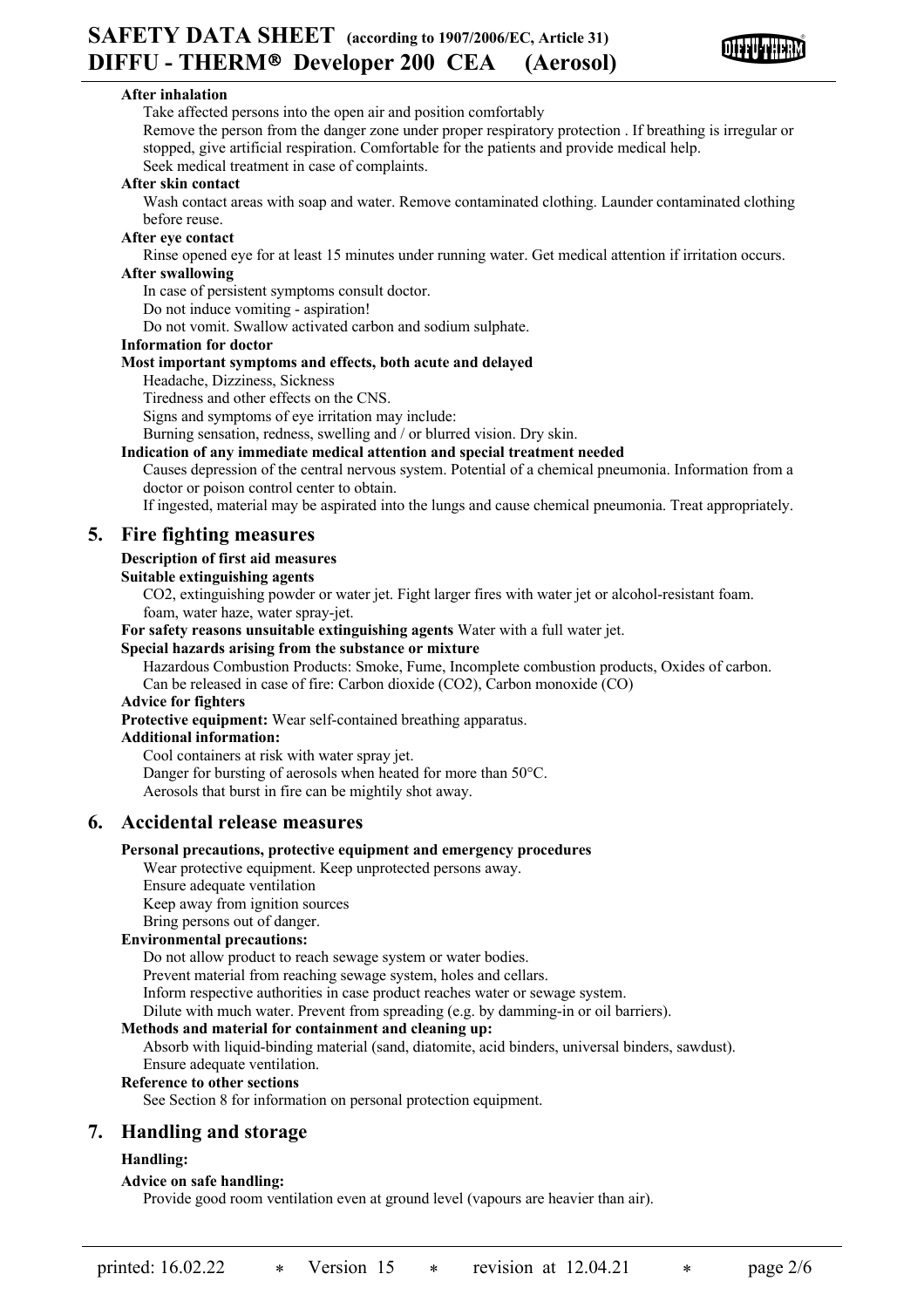

#### **Advice on protection against fire and explosion:**

Keep away from sources of ignition. Do not smoke.

Take precautionary measures against static discharges.

#### **Storage:**

#### **Requirements for storage rooms and vessels:**

Filled aerosols must not be exposed to:

- 1. Heating of more than 50°C by sun beams or other heat sources.
- 2. Storage in gates, passages, wells of staircases, buildings, floors, and lofts.

Keep container in a well-ventilated place.

#### **Advice on storage compatibility:**

Do not store together with oxidizing agents.

# **Further information on storage conditions:**

Keep container in a well-ventilated place.

#### **Classification acc. to prescription:**

Aerosols (Aerosol containers) (TRG 300) Ordinance on Industrial Safety and Health TRGS 510.

**Storage class:** 2B

# **8. Exposure controls/personal protection**

### **Additional information about design for technical systems:**

No other information's, see point 7.

#### **Control parameters**

# **Components with critical values that require monitoring at the workplace:**

Not required.

| Components with critical values that require monitoring at the workplace: |                                                                |  |  |  |
|---------------------------------------------------------------------------|----------------------------------------------------------------|--|--|--|
| $67 - 63 - 0$                                                             | propan-2-ol<br>$(25 - 60\%)$                                   |  |  |  |
| <b>WEL</b>                                                                | Long-term value: $500 \text{ mg/m}^3$ , $200 \text{ ml/m}^3$   |  |  |  |
| $106 - 97 - 8$                                                            | $(10 - 30\%)$<br>butane                                        |  |  |  |
| WEL.                                                                      | 2.400 mg/m <sup>3</sup> , 1.000 ml/m <sup>3</sup> ; 4(II); DFG |  |  |  |
| 74-98-6                                                                   | $(10 - 30\%)$<br>propane                                       |  |  |  |
| WEL.                                                                      | 1.800 mg/m <sup>3</sup> , 1.000 ml/m <sup>3</sup> ; 4(II); DFG |  |  |  |

#### **Exposure controls**

#### **Personal protection equipment**

#### **General protective and hygienic measures**

Keep away from foodstuffs, beverages and food.

Instantly remove any soiled and impregnated garments.

Wash hands during breaks and at the end of the work. Avoid contact with the eyes and skin.

#### **Breathing equipment:**

If engineering controls do not maintain airborne contaminant concentrations at a level which is adequate to protect worker health, an approved respirator may be appropriate. Respirator selection, use, and maintenance must be in accordance with regulatory requirements, if applicable.

In case of brief exposure or low pollution use breathing filter apparatus. In case of intensive or longer exposure use breathing apparatus that is independent of circulating air.

Half-face filter respirator Type A.

#### **Protection of hands:**

Protective gloves.

#### **Material of gloves**

The selection of the suitable gloves does not only depend on the material, but also on further marks of quality and varies from manufacturer to manufacturer.

#### **Penetration time of glove material**

The exact break through time has to be found out by the manufacturer of the protective gloves and has to be observed.

#### **Eye protection:**

A chemical goggles is recommended.

Tightly sealed safety glasses.

#### Gauze goggles

**Body protection:** Protective work clothing.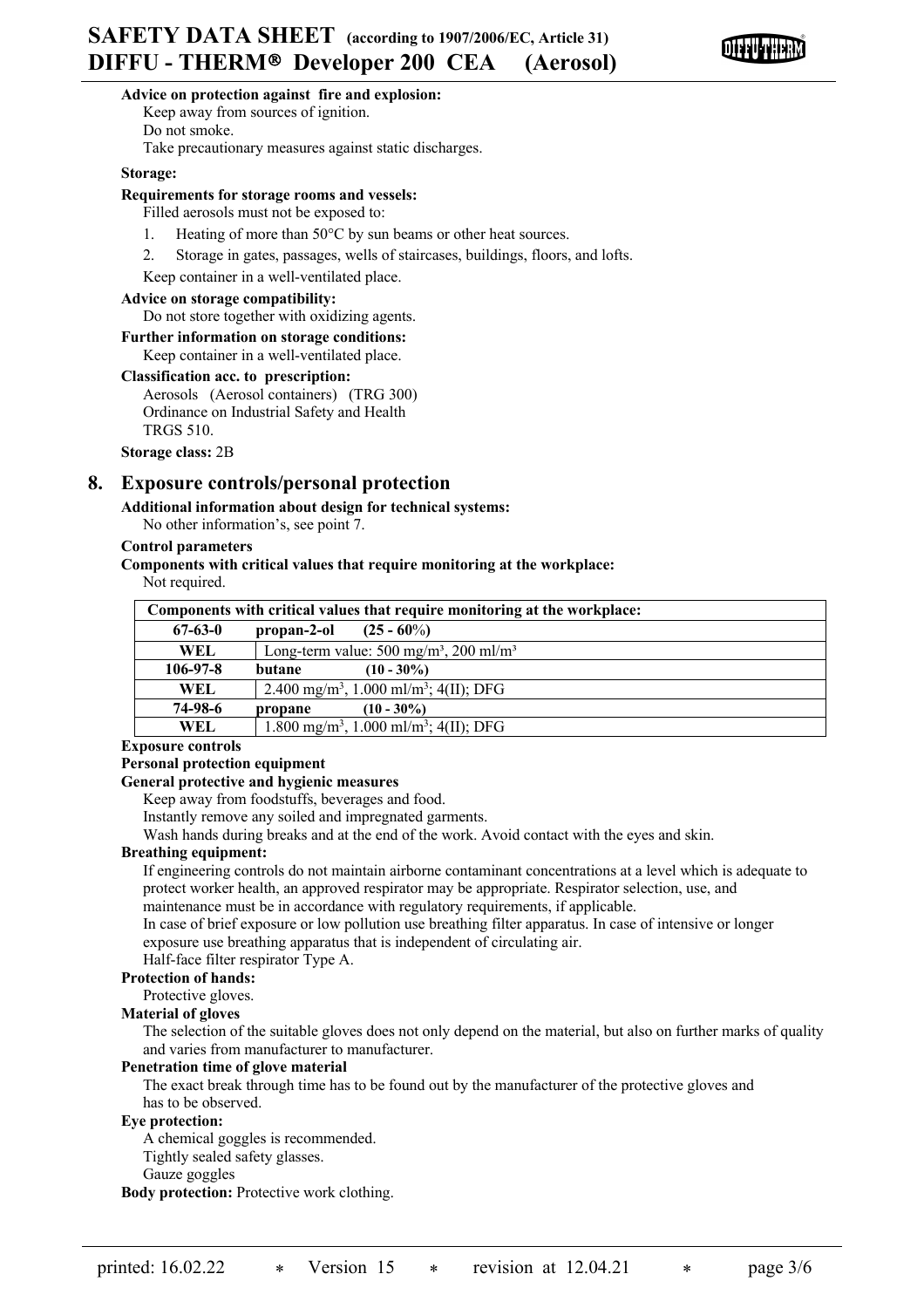

# **9. Physical and chemical properties**

| <b>General Information</b>            |                             |                                                  |                        |                                                  |
|---------------------------------------|-----------------------------|--------------------------------------------------|------------------------|--------------------------------------------------|
| Form: Aerosol                         | Colour: white               | Smell: alcoholic                                 |                        |                                                  |
| Data relevant for safety:             | (Product without power gas) |                                                  |                        |                                                  |
| Boiling temperature:                  |                             |                                                  | 82 $\degree$ C         | (DIN 53 171)                                     |
| Flash point:                          |                             |                                                  | $12 \text{ }^{\circ}C$ | (DIN 51 758)                                     |
| Ignition temperature:                 |                             | $>350$ °C                                        |                        | (DIN 51 794)                                     |
| Explosive properties:                 |                             | The Product is not explosive, but                |                        |                                                  |
|                                       |                             | may form flammable/explosive vapour-air mixture. |                        |                                                  |
| <b>Explosion</b> limits               | Lower e.l.:                 |                                                  | 2 Vol. $%$             |                                                  |
|                                       | Upper $e.l.$ :              |                                                  | $12 \text{ Vol.}\%$    |                                                  |
| Vapour pressure $(20^{\circ}C)$ :     |                             |                                                  | 48 mbar                |                                                  |
| Density $(20^{\circ}C)$ :             |                             |                                                  |                        | $0,862 \text{ g/cm}^3 \quad \text{(DIN 51 757)}$ |
| Solubility in water $(20^{\circ}C)$ : |                             |                                                  |                        | $1,000 \text{ g/l}$ (Solvent)                    |

# **10. Stability and reactivity**

#### **Reactivity**

#### **Chemical stability**

The material is stable under normal conditions.

Under normal storage conditions peroxides can accumulate which may explode in heat or shock. Distillation or evaporation increase the formation of peroxides and thus also the risk of explosion.

# **Thermal decomposition / conditions to be avoided:** No decomposition if used according to specifications.

#### **Possibility of hazardous reactions**

Reacts with strong oxidizing agents.

Hazardous polymerization will not occur.

#### **Conditions to avoid**

Avoid shock, friction, heat, sparks, open flame and other ignition sources. Prevent electrostatic charging.

# **Incompatible materials:**

Reacts with strong oxidizing agents.

# Reacts with strong acids.

#### **Hazardous decomposition products:**

Thermal decomposition is highly dependent on conditions. A complex mixture of airborne solids, liquids and gases, including carbon monoxide, carbon dioxide and other organic compounds will be evolved when this material undergoes combustion or thermal or oxidative degradation. This product does not decompose at ambient temperatures.

# **11. Toxicological information**

# **Information on toxicological effects**

**Acute Toxicity: (LD/LC50-values that are relevant for classification):**

| Component             | <b>Method</b> |                  | Value                                                        |
|-----------------------|---------------|------------------|--------------------------------------------------------------|
| $67-63-0$ propan-2-ol | Oral          | LD <sub>50</sub> | $4.570$ mg/kg (rat)                                          |
|                       | Dermal        | LD <sub>50</sub> | $13.400$ mg/kg (rabbit)                                      |
|                       | Inhaled       | LC50/6h          | $30 \text{ mg/l}$ (rat) (6h/ LC50 > 25.000 mg/m <sup>3</sup> |

# **Primary irritant effect:**

## **on the skin:**

Possible due to defatting action on prolonged contact may damage the skin.

weak irritant effect

Data available. Test results or other study results do not meet the criteria for classification.

**on the eye:** Irritant effect.

#### **Irritation of the respiratory system**

slightly irritating

Test results or other study results do not meet the criteria for classification.

Sensitization: No sensitizing effect known.

#### **Additional toxicological information:**

Increased concentrations of vapour may cause irritation of the eyes and respiratory tract. Headache, dizziness and disorders of the central nervous system can also be caused.

Ingestion may cause gastrointestinal irritation, nausea, vomiting and diarrhea.

Taking or vomiting can cause small amounts of liquid aspirated into the lungs, chemical pneumonitis or pulmonary edema.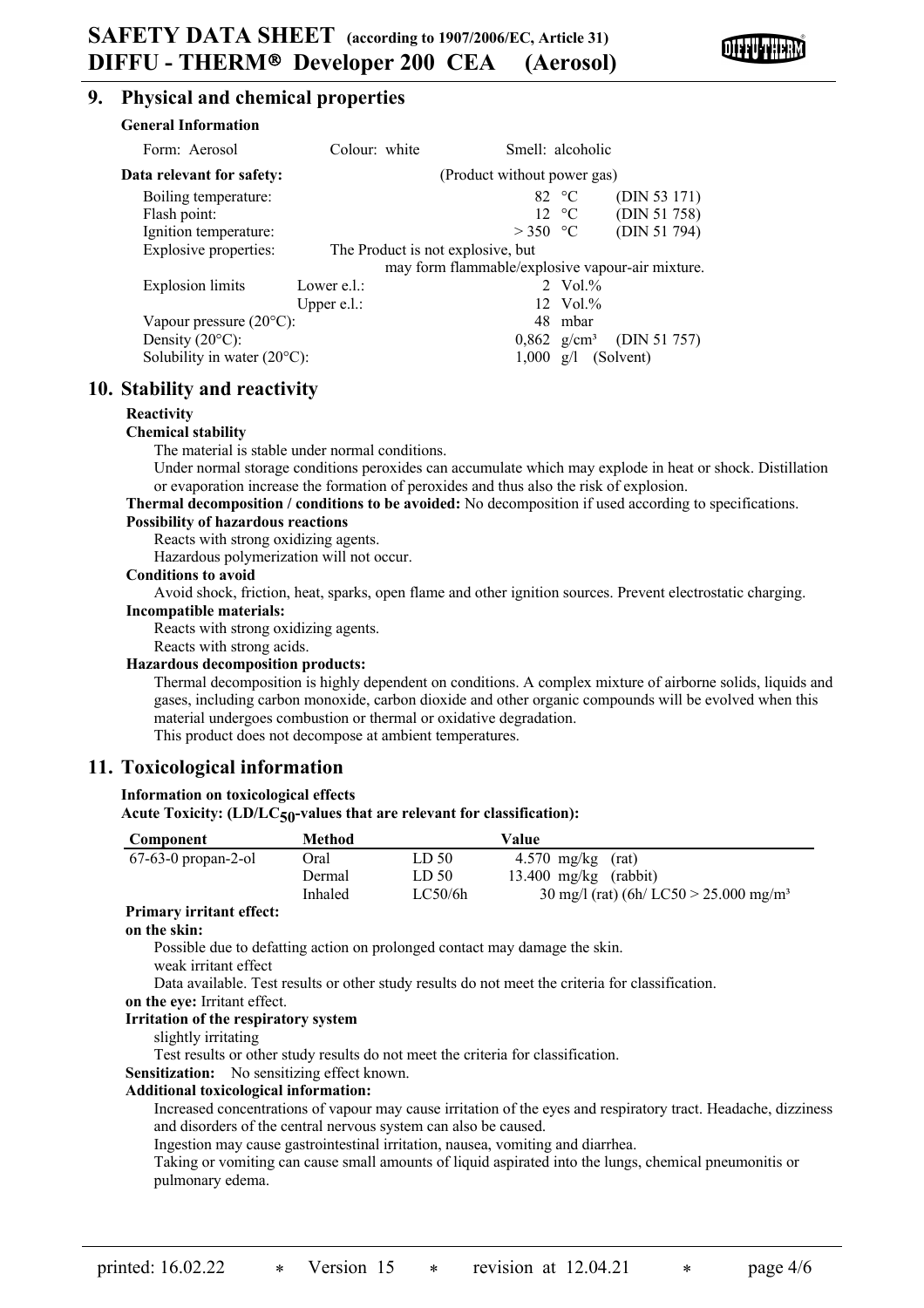

# **12. Ecological information**

## **Toxicity**

**Aquatic toxicity:**

Material - Not expected to be harmful to aquatic organisms.

# **67-63-0 propan-2-ol**

LC  $50 > 100$  mg/l (alg)

 $> 100$  mg/l (Daphnia)

 $> 100$  mg/l (fi2) (96h/)

 $> 100$  mg/l (kru) (48h/)

# **Persistence and degradability**

This substance is rapidly degraded in the air. Easily biodegradable

**Other information:** The product is easily biodegradable.

# **13. Disposal considerations**

#### **Product:**

**Recommendations:**

Hand over to authorized disposal agency.

#### **Waste code No.:**

EAV: 14.06.03 term: Mixture of solvent

### **Contaminated packaging:**

#### **Recommendations:**

Container must be completely emptied and must not be opened by force. Hand over to authorized disposal agency.

# **Waste code No.:**<br>EAV: 15.01.10

term: Iron-metal containers with a contaminated rest of the contents

# **Waste treatment methods**

#### **Recommendations**

Must not be disposed of together with household garbage. Do not allow product to reach sewage system. Disposal must be made according the local authority regulations.

# **14. Transport information**

# **Land transport**

| UN-No.: 1950 Identification:                          | DRUCKGASPACKUNGEN flammable     |                                                    |
|-------------------------------------------------------|---------------------------------|----------------------------------------------------|
| Class: 2 Package Group: -- Tunnel restriction code: D |                                 |                                                    |
| Classifications code: 5 F                             | shipment category: 2            |                                                    |
| Labelling of the Package:                             | UN 1950 AEROSOLE Label-no.: 2.1 |                                                    |
| Packing instruction: P 003, MP 9                      |                                 | Limited Quantities Only: 1L (Package $\leq 30$ kg) |

#### **Marine transport IMDG/GGVSee**

UN-No.: 1950 Class: 2.1 Package Group: -- EMS-No.: F-D, S-U Label-no.: -- Marine Pollutant: -- Label: --Proper Shipping Name: Aerosols (Limited Quantities Only) (Package  $\leq 30 \text{ kg}$ )

#### **Air transport ICAO-TI and IATA-DGR**

| Class/Division:                           | 2.1 | $UN/ID-No.$ |          | 1950 |                   |                               |
|-------------------------------------------|-----|-------------|----------|------|-------------------|-------------------------------|
| Package Group: --,                        |     | Label:      |          |      |                   |                               |
| Packing inst. Passenger aircraft:         |     |             | 203/Y203 |      | Max. net/Package: | $75 \text{ kg}/30 \text{ kg}$ |
| Packing inst. Cargo aircraft:             |     |             | 203      |      | Max. net/Package: | $150 \text{ kg}$              |
| Proper Shipping Name: Aerosols, flammable |     |             |          |      |                   |                               |

# **15. Regulatory information**

# **Safety, health and environmental regulations/legislation specific for the substance or mixture Labelling according to Regulation (EC) No 1272/2008**

The substance is classified and labelled according to the CLP regulation.